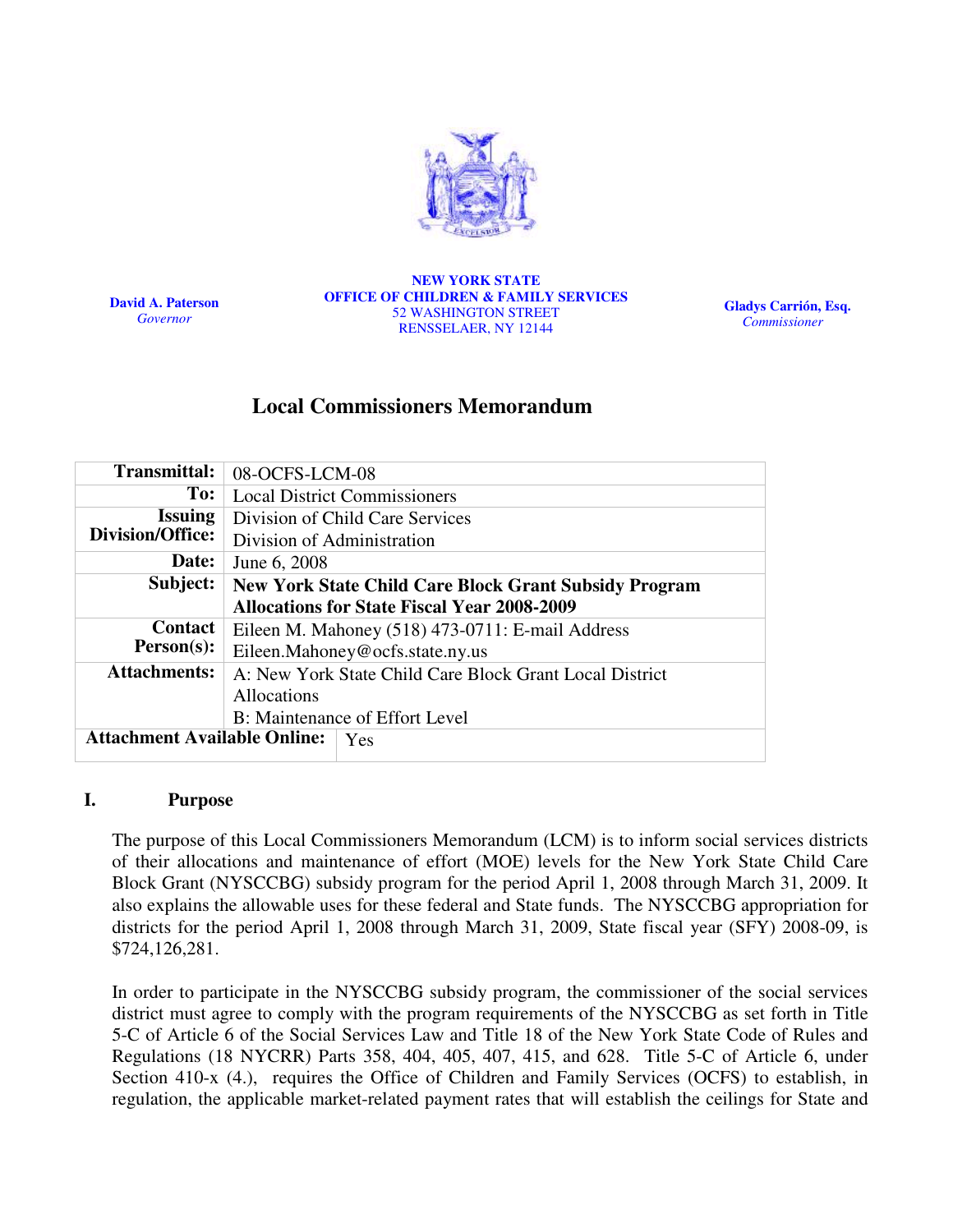federal reimbursement for payments made under the NYSCCBG. The amount to be paid or allowed for child care assistance funded under the Block Grant and under Title XX shall be the actual cost of care but no more than the applicable rate established in regulations. Local districts must pay the applicable market rate unless the actual cost of care is less, in which case, districts must pay the actual cost of care. The social services district also must agree to comply with the requirements for the federal Child Care and Development Fund (CCDF). Social services districts provide such legal assurances as part of the submittal of their Child and Family Services Plan.

### II. Program Implications

### ALLOCATION INFORMATION

Attachment A indicates district allocations of the NYSCCBG subsidy funds for the period beginning April 1, 2008 and ending March 31, 2009. Allocations are listed on Attachment A for two six-month periods to allow for the reporting of federal funds on a federal fiscal year (FFY) basis. The allocations cover the period April 1, 2008 to September 30, 2008, the last half of federal fiscal year 2007-08, and the period October 1, 2008 to March 31, 2009, the first half of the federal fiscal year 2008-09. Local social services districts were issued their NYSCCBG allocations for the first half of the federal fiscal year 2007-08, October 1, 2007 to March 31, 2008, in 07 OCFS LCM-07 dated May 2, 2007. Any unspent NYSCCBG funds for the period October 1, 2007 to March 31, 2008, will be carried into, and be available for, the period ending September 30, 2008. Any portion of a district's NYSCCBG allocation for the period October 1, 2007 through September 30, 2008, including any TANF funds transferred from a district's 2008-09 Flexible Fund for Family Services (FFFS) allocation for the period April 1, 2008 to September 30, 2008, that is not claimed by the district by March 31, 2009, will be available to the district through the end of the FFY 2008-09, which is September 30, 2009. Claims for the period October 1, 2007 through September 30, 2008 cannot be rolled forward into the next federal fiscal year.

The allocations to districts for SFY 2008-09 use the SFY 2007-08 district allocations as a base. These base allocations were adjusted by the following factors:

- 2% reduction in the General Fund for Local Assistance
- Districts' prior year rollover (described below)
- Child care market rate increase (described below)

The allocation adjustments reflect the guiding principle that the intent of the NYSCCBG allocations is primarily for subsidies during the allotted state fiscal year, and should be used accordingly. On a statewide basis, 47 of the 57 local districts outside of New York City have rolled in excess of \$51 million from FFY 2006-07 into FFY 2007-08.

As noted above, SFY 2007-08 local district allocations were the starting point for the SFY 2008-09 allocations. After first applying the 2% cut in the general fund across the allocations based on a district's percent of the total base allocation, a second adjustment was made for rollover. For districts that rolled an amount forward from FFY 2006-07 into FFY 2007-08 in excess of 10 percent of their SFY 2007-2008 allocations, a reduction was made to their SFY 2008-09 allocations in the amount of 40 percent of the rollover. These rollover adjustments totaled \$19.5 million dollars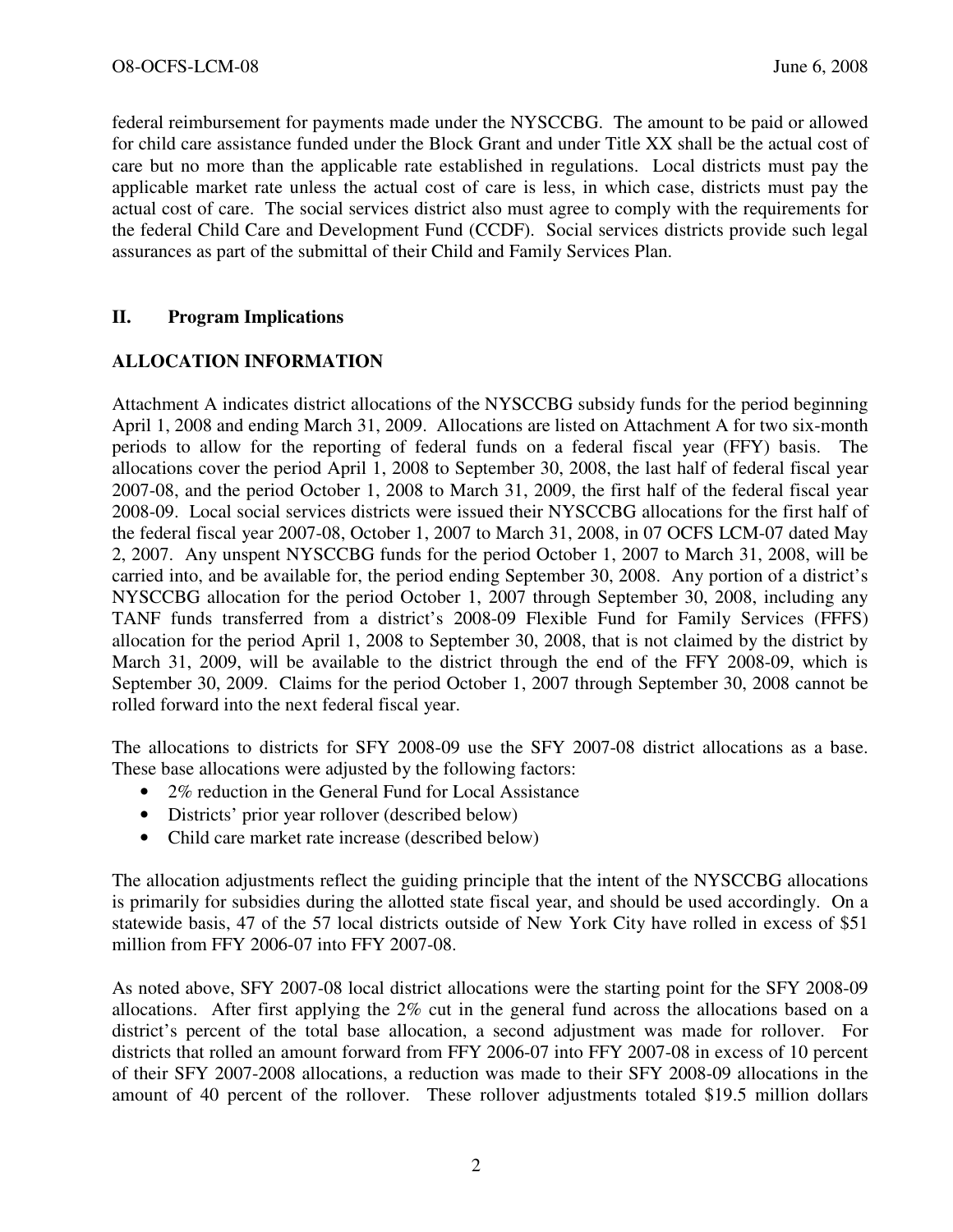statewide. This \$19.5 million in combination with \$13.7 million of prior year quality funding, repurposed for child care subsidies, provides \$33.2 million, the estimated cost of market rate increases. As a third and final step, the \$33.2 million was distributed in the SFY 2008-09 allocations according to a district's need for market rate funding relative to the need of all districts.

While the NYSCCBG allocation is the primary resource available to districts in meeting child care subsidy needs for low income families and those individuals on public assistance, there remains the authority for local districts to transfer additional funds from the FFFS into the NYSCCBG. Under the FFFS, \$654 million of New York State's \$2.44 billion TANF annual grant award will be allocated to local social services districts for TANF eligible programs. Consistent with federal rules, a statewide total of 30 percent of the State's total TANF funds may be transferred to the CCDF and/or to the Title XX Social Services Block Grant, with an upward statewide limit of 10 percent for the Title XX transfer. Under the SFY 2008-09 Enacted Budget, a district may transfer up to 54 percent of its FFFS allocation to the CCDBG and Title XX combined, with up to 37 percent of its FFFS allocation going to Title XX. Any FFFS funding your district chooses to use for child care must be transferred to the NYSCCBG and not claimed as a direct charge to TANF funding. In addition, local share requirements for child care subsidies paid on behalf of public assistance recipients and the local maintenance of effort are unchanged.

Each social services district may expend no more than five percent of its NYSCCBG allocation, including any funds transferred from FFFS, for administrative activities. Administrative activities do not include the costs of providing direct services such as eligibility determinations and redeterminations; preparation and participation in judicial hearings; child care placements; the recruitment, licensing, inspection, review and supervision of child care placements; rate setting for contract development; resource and referral services; training; and the establishment and maintenance of computerized child care information systems.

A district, at its option, may make payments for eligible families for transportation to and from a child care provider. A district will be reimbursed for transportation expenses charged by a child care provider that are separate and apart from the regular rate charged by the provider. Also, the district may make arrangements using other providers of transportation services. Expenditures for transportation are reimbursed as a program cost under the district's NYSCCBG allocation if the provision of transportation services is included in the district's Child and Family Services Plan.

### ELIGIBLE FAMILIES

There are three broad categories of families eligible for child care services under the NYSCCBG when such care is not otherwise available from the caretaker(s) of the child in need of services. Eligible families are defined in 18 NYCRR 415.2. Social services districts are required to include this information in the districts' Child and Family Services Plans, including those families that the districts have chosen to serve and prioritize under categories two and three given below.

The first category is families that are eligible for a child care guarantee.

The second category is families that are eligible if funds are available. This category includes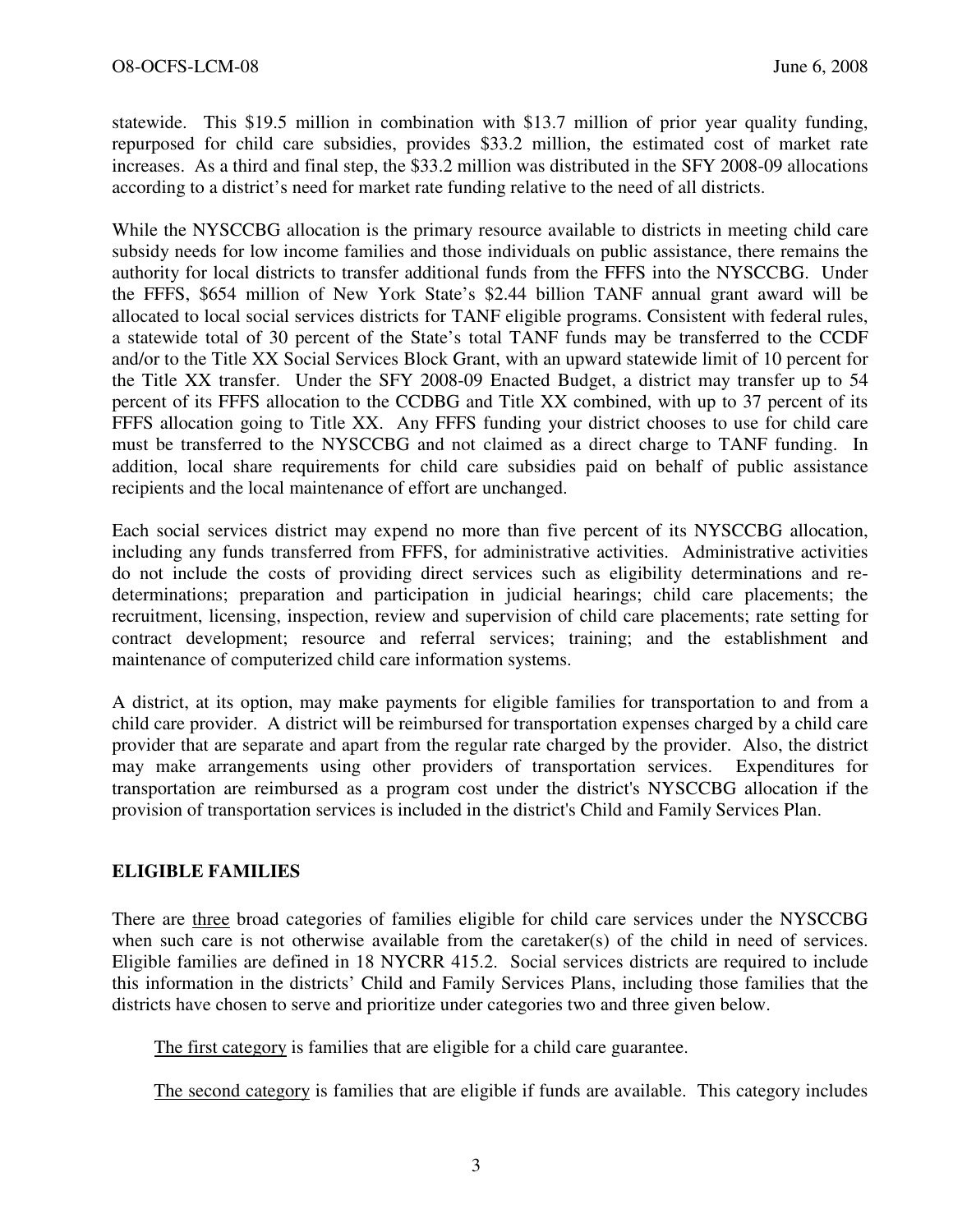such families as low income working families and teen parents who are completing high school.

 The third category is families that are eligible if funds are available and if the district includes them as eligible families in the child care section of the Child and Family Services Plan.

## PARENTAL CHOICE

Social services districts must inform parents or caretakers requesting NYSCCBG services that they may:

- choose to have care provided by one of the child day care providers with whom the social services district has contracted for the provision of child care services; or
- request a child care certificate which enables the parents or caretakers to select from a full range of child care arrangements including care by regulated child care providers and providers of legally-exempt child care.

The child's parents or caretakers must be given discretion in selecting or arranging for the purchase of child care services from any eligible provider. The case record should document that parents or caretakers have been apprised of the full range of providers eligible for payment and of their right to elect to use a child care certificate. Social services districts must allow parents to select, and must have a method to pay, any and all legal providers with whom they do not contract. A contract may not be made a condition of receiving payment from NYSCCBG funds.

### REIMBURSEMENT

Claims for expenditures for child care services for families receiving public assistance will be reimbursed at 75 percent with NYSCCBG funds up to the district's NYSCCBG allocation. Claims for expenditures for child care for all other eligible families will be reimbursed at 100 percent NYSCCBG funds, as long as the district's maintenance of effort (MOE) is met, up to the district's NYSCCBG allocation.

### MAINTENANCE OF EFFORT

Social services districts must maintain local spending for child care services at a level established by OCFS in accordance with State statute. The MOE for each social services district is listed in Attachment B. Note that the MOE has not changed from the previous year even though NYSCCBG funding has increased.

The MOE was calculated by totaling the local district share of expenditures in federal fiscal year 1994-95 for child care services claimed under the following categories: State Low Income Day Care program and administrative costs, Transitional Child Care, At-Risk Low Income Child Care, Child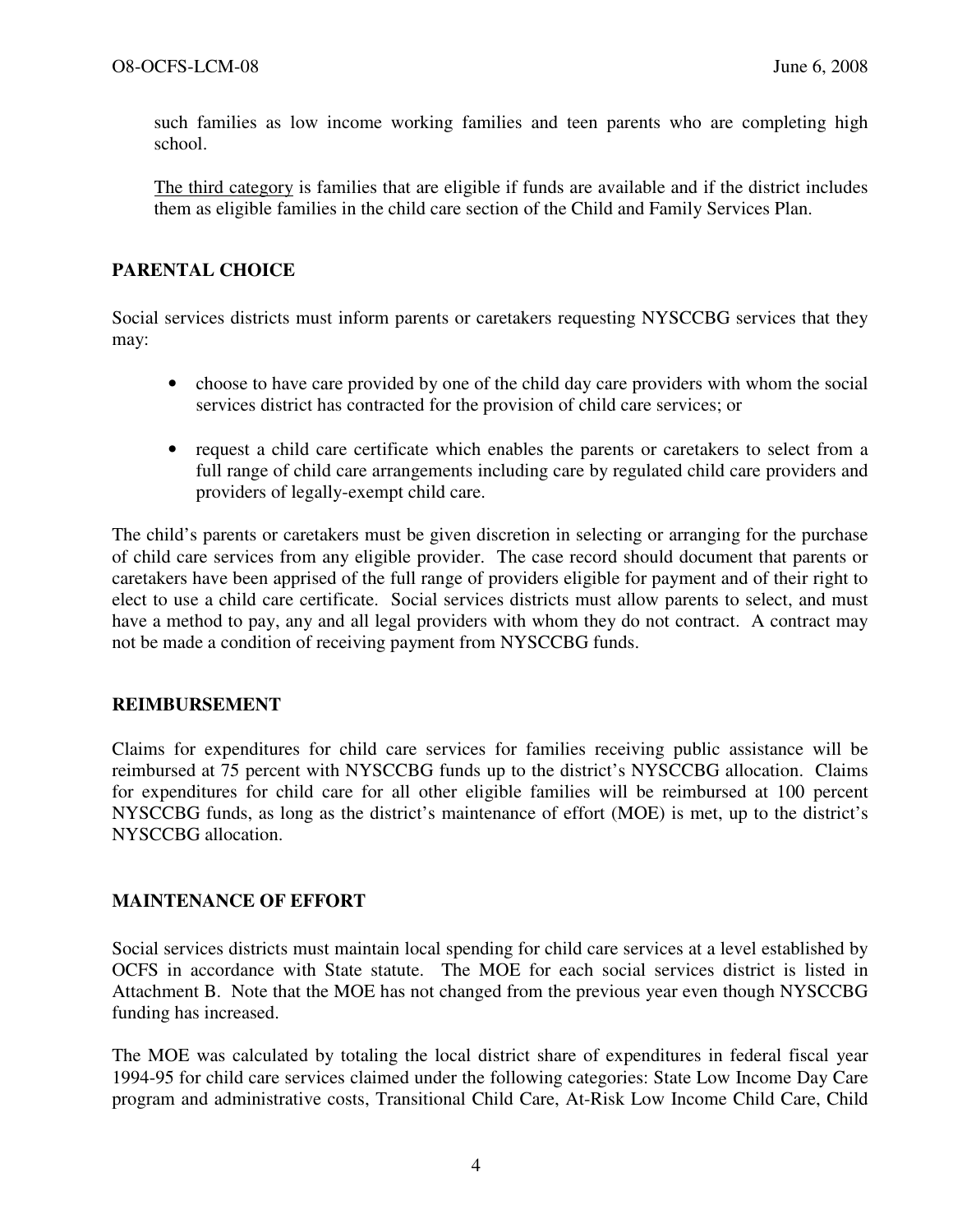Care and Development Block Grant, Emergency Assistance to Families, JOBS-related child care and employment-related child care. In addition, the MOE for those social services districts participating in the Child Assistance Program (CAP) was adjusted to reflect the district share for federal fiscal year 1996-97 CAP child care expenditures included in their NYSCCBG allocation.

Each social services district must meet its MOE level in cash in FFY 2007-08 and in each subsequent federal fiscal year. The MOE is met by the 25 percent local share of claims for expenditures for public assistance recipients as reported on Schedule H and any other non-Title XX expenditures that are allowable but not reimbursed under the district's NYSCCBG allocation. Claims submitted under NYSCCBG will be processed to ensure that the district's MOE requirement is met. Claims for administrative costs exceeding the 5% administrative cap will not count toward meeting the MOE and will not be eligible for federal and State reimbursement.

### SYSTEMS INFORMATION

Procedures for the authorization of payment for child care services in the Welfare Management System (WMS) are as follows:

For child care payments for eligible families applying for or receiving public assistance, districts can continue to use the DSS-3209 IM/WMS Authorization. Districts may, at their option, utilize the DSS-2970 WMS Services Authorization to authorize payment for child care for public assistance families. Purchase of Service Type Suffix Code (Data Element #23021) value "S" designates child care services funded under the NYSCCBG for public assistance applicants/recipients and reimbursed at 75% federal and State share up to the district's allocation ceiling.

Districts have the option to authorize payments for child care for NYSCCBG eligible families not in receipt of public assistance on the DSS-3209 for Food Stamps and Medical Assistance only cases.

For all other eligible families, districts must authorize payment in WMS/Services by using Purchase of Service Type Suffix Code value "R" on the DSS-2970 WMS Services Authorization which designates child care services funded under NYSCCBG for non-public assistance families and reimbursed at 100% federal and State share up to the district's allocation ceiling.

In circumstances of an adult only public assistance case in which the children are not included in the public assistance filing unit, child care payment is authorized as a public assistance family and reimbursed at 75% federal and State share. For cases in which children are in receipt of public assistance but the caretaker is not included in the public assistance filing unit, child care is authorized in WMS Services and reimbursed at 100% federal and State share up to the district's allocation ceiling.

WMS Services continues to support monitoring the issuance and return of child care certificates. Instructions for the child care certificate are included in 92 LCM-138 and in the BICS Operations Manual, page A-82, BICS Production Request 32, in the addition dated April 1, 1993. Information is also provided in the BICS Services Payment Processing Manual, Chapter 2, Authorizations, Self Selected Day Care Certificates.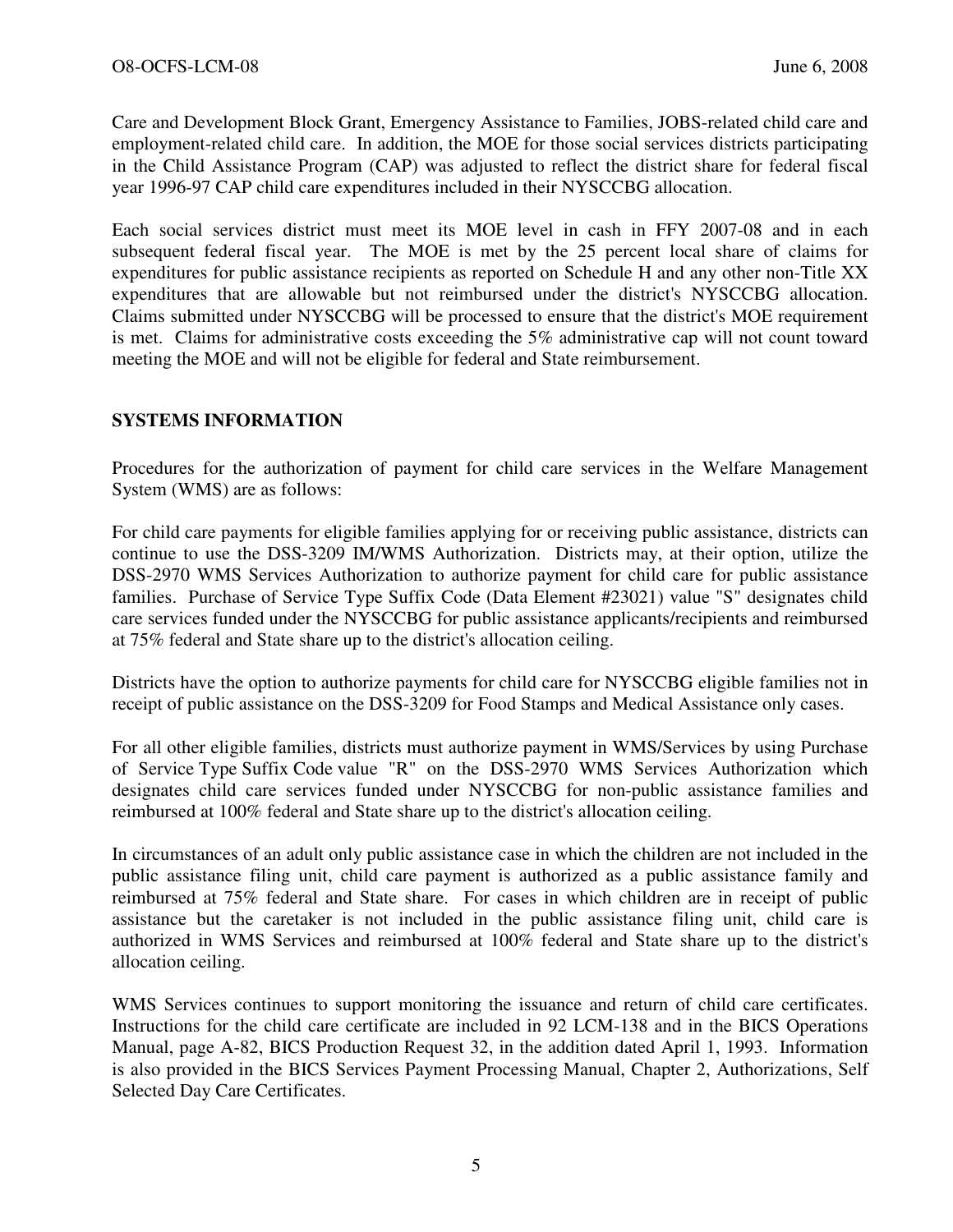## CLAIMING INSTRUCTIONS

NYSCCBG expenditures for child care subsidies for families receiving public assistance are claimed on Schedule H Non-Title XX Services for Recipients (LDSS-4283), line 2 (Day Care Services for Children), column 13 (Day Care Block Grant 75%). NYSCCBG program expenditures for child care subsidies for all other eligible families are claimed on the Schedule H, line 2, column 12 (Day Care Block Grant 100%). Please refer to the Fiscal Reference Manual, Volume 2, Chapter 3 for detailed instructions for completing the Schedule H.

NYSCCBG child counts and expenditures also must be reported on the Schedule G-2 Summary of All Payments for Day Care (LDSS-2109EL). Expenditures made under the services types allowed must be reported on the Schedule G-2, via the Automated Claiming System. The BICS Schedule G-2 report provides the information needed to file the report. Please refer to the Fiscal Reference Manual, Volume 2, Chapter 3 for Schedule G-2 instructions.

Administrative expenditures for the NYSCCBG are claimed in accordance with the Services RMS as Child Care Block Grant costs on line 6, section 1A (associated A-87 costs are claimed on line 4, section 2) of the Schedule D-2, Allocation for Claiming General Services Administration Expenditures (LDSS-2347B). Instructions for completing the Schedule D-2 are contained in Chapter 9 of Volume 3 of the Fiscal Reference Manual County Cost Allocation Plan for districts outside of New York City. For New York City, the instructions are contained in Chapter 9 of Volume 4 of the Fiscal Reference Manual.

Claiming instructions for district administrative expenditures related to the training of employees which are claimed on the Schedule D-6 "Reimbursement Claim For Training" (LDSS-2347-C) for the NYSCCBG program are covered in Chapter 13 of Volume 3 of the Fiscal Reference Manual for districts outside of New York City. New York City should refer to Chapter 13 of Volume 4 of the Fiscal Reference Manual.

#### CONTACT PERSON

If you have any questions regarding information contained in this LCM, please contact Eileen Mahoney of the Division of Child Care Services at (518) 473-0711. Ms. Mahoney also may be contacted via e-mail at **EILEEN.MAHONEY@ocfs.state.ny.us** 

If you have any fiscal questions, please contact the Bureau of Financial Services:

- Regions 1 4 James Carroll at 1-800-343-8859, ext. 4-7549, or (518) 474-7549; E-mail address: James Carroll@otda.state.ny.us
- Region 5 Michael Borenstein at (631) 854-9704; E-mail address: Michael.Borenstein@otda.state.ny.us.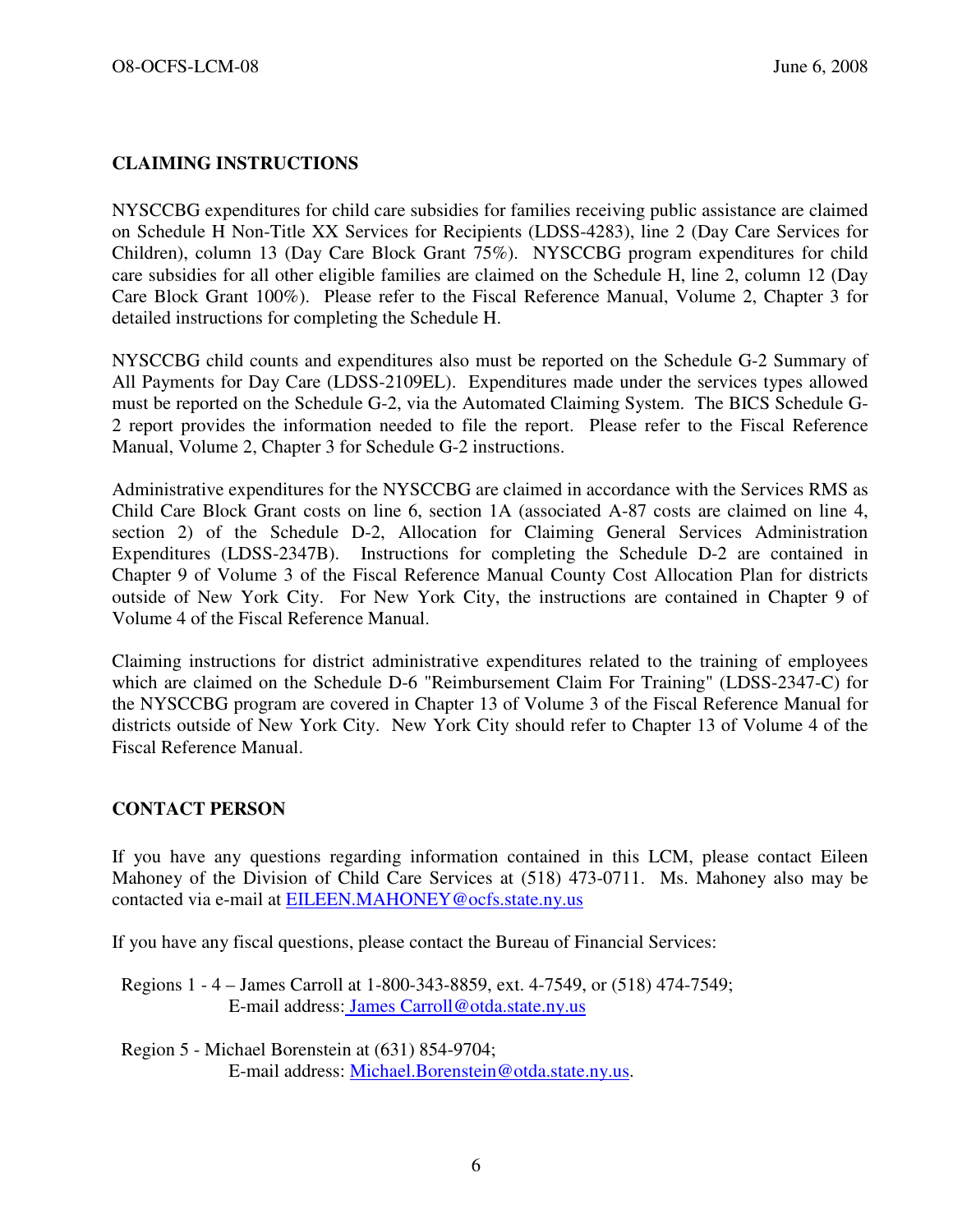Region 6 - Marian Borenstein at (212) 961-8250; E-mail address: Marian.Borenstein@otda.state.ny.us.

\_\_\_\_\_\_\_\_\_\_\_\_\_\_\_\_\_\_\_\_\_\_\_\_ \_\_\_\_\_\_\_\_\_\_\_\_\_\_\_\_\_\_\_\_\_\_

If you have WMS/Services questions, please contact Dan McCarthy of the OCFS IT Operations at 800-342-3727; E-mail address: Dan.McCarthy@ocfs.state.ny.us

If you have WMS/IM questions, please contact Tully Lenihan of the Office of Temporary and Disability Assistance at (518) 474-8749; E-mail address: Tully.Lenihan@otda.state.ny.us.

Issued By:

/s/ Thomas Tipple /s/ Janice M. Molnar

Thomas Tipple Janice M. Molnar Deputy Commissioner Deputy Commissioner

Division of Child Care Services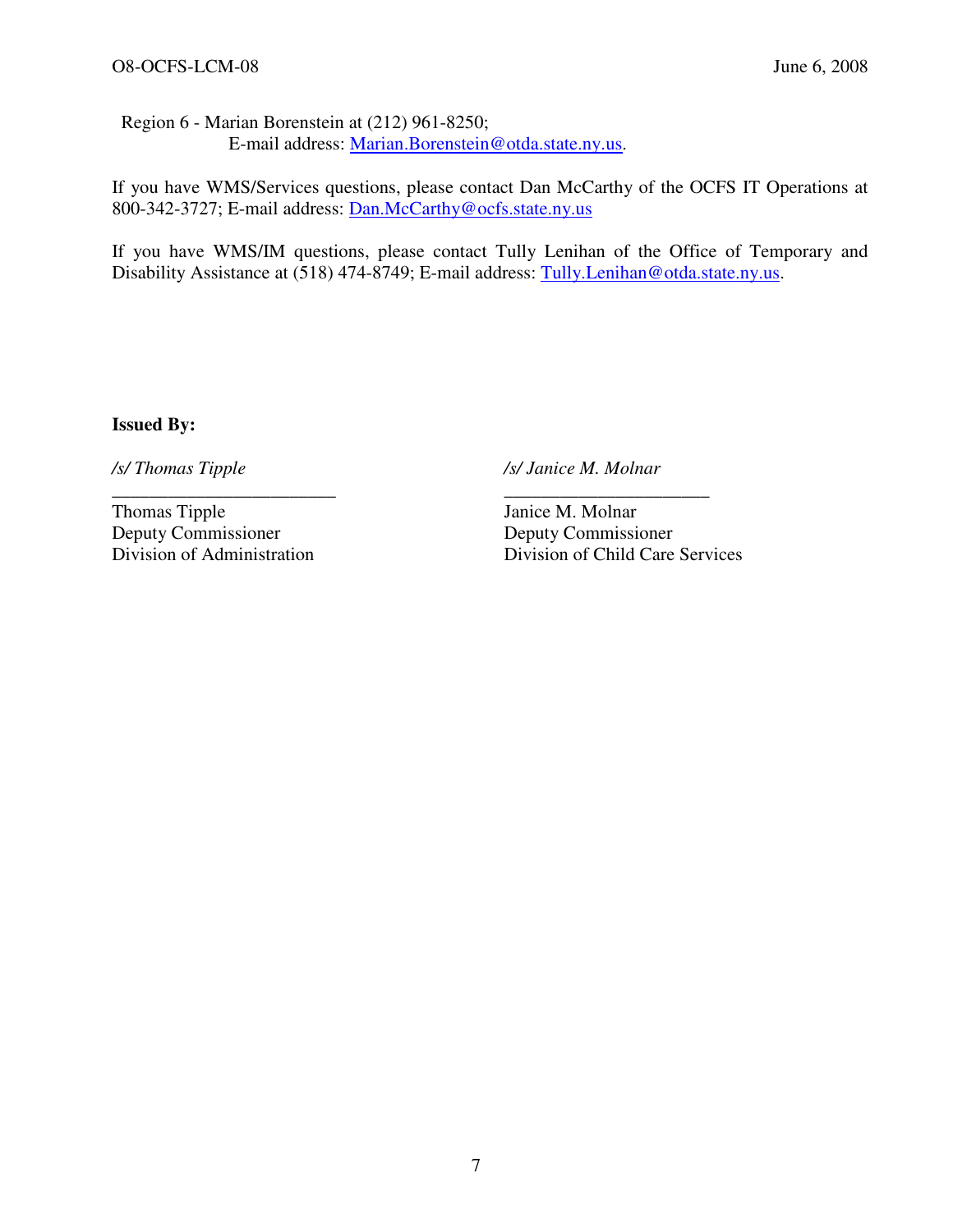# ATTACHMENT A NEW YORK STATE CHILD CARE BLOCK GRANT LOCAL DISTRICT ALLOCATIONS

4/1/2008 - 3/31/2009

| <b>DISTRICT</b>    | <b>APRIL 1, 2008</b><br><b>THROUGH</b><br><b>SEPTEMBER 30, 2008</b> | <b>OCTOBER 1, 2008</b><br><b>THROUGH MARCH 31,</b><br>2009 | <b>TOTAL ALLOCATION</b> |
|--------------------|---------------------------------------------------------------------|------------------------------------------------------------|-------------------------|
| <b>Albany</b>      | \$5,097,896                                                         | \$5,097,895                                                | \$10,195,791            |
| Allegany           | \$308,794                                                           | \$308,794                                                  | \$617,588               |
| <b>Broome</b>      | \$2,481,225                                                         | \$2,481,224                                                | \$4,962,449             |
| <b>Cattaraugus</b> | \$692,030                                                           | \$692,029                                                  | \$1,384,059             |
| Cayuga             | \$503,671                                                           | \$503,670                                                  | \$1,007,341             |
| Chautauqua         | \$2,667,281                                                         | \$2,667,280                                                | \$5,334,561             |
| Chemung            | \$1,591,880                                                         | \$1,591,879                                                | \$3,183,759             |
| Chenango           | \$320,284                                                           | \$320,284                                                  | \$640,568               |
| <b>Clinton</b>     | \$400,733                                                           | \$400,733                                                  | \$801,466               |
| Columbia           | \$514,348                                                           | \$514,347                                                  | \$1,028,695             |
| <b>Cortland</b>    | \$556,706                                                           | \$556,705                                                  | \$1,113,411             |
| <b>Delaware</b>    | \$605,821                                                           | \$605,820                                                  | \$1,211,641             |
| <b>Dutchess</b>    | \$2,326,811                                                         | \$2,326,810                                                | \$4,653,621             |
| <b>Erie</b>        | \$11,274,274                                                        | \$11,274,274                                               | \$22,548,548            |
| <b>Essex</b>       | \$283                                                               | \$282                                                      | \$565                   |
| <b>Franklin</b>    | \$511,539                                                           | \$511,539                                                  | \$1,023,078             |
| <b>Fulton</b>      | \$483,407                                                           | \$483,407                                                  | \$966,814               |
| Genesee            | \$470,968                                                           | \$470,968                                                  | \$941,936               |
| <b>Greene</b>      | \$248,828                                                           | \$248,827                                                  | \$497,655               |
| <b>Hamilton</b>    | \$4                                                                 | \$3                                                        | \$7                     |
| <b>Herkimer</b>    | \$370,214                                                           | \$370,214                                                  | \$740,428               |
| Jefferson          | \$1,211,603                                                         | \$1,211,602                                                | \$2,423,205             |
| Lewis              | \$152,293                                                           | \$152,292                                                  | \$304,585               |
| Livingston         | \$526,631                                                           | \$526,631                                                  | \$1,053,262             |
| <b>Madison</b>     | \$388,919                                                           | \$388,919                                                  | \$777,838               |
| <b>Monroe</b>      | \$15,284,556                                                        | \$15,284,555                                               | \$30,569,111            |
| <b>Montgomery</b>  | \$352,386                                                           | \$352,386                                                  | \$704,772               |
| <b>Nassau</b>      | \$14,031,490                                                        | \$14,031,490                                               | \$28,062,980            |
| <b>Niagara</b>     | \$1,351,030                                                         | \$1,351,029                                                | \$2,702,059             |
| Oneida             | \$3,319,025                                                         | \$3,319,025                                                | \$6,638,050             |
| Onondaga           | \$7,126,394                                                         | \$7,126,393                                                | \$14,252,787            |
| Ontario            | \$957,252                                                           | \$957,252                                                  | \$1,914,504             |
| Orange             | \$3,455,017                                                         | \$3,455,017                                                | \$6,910,034             |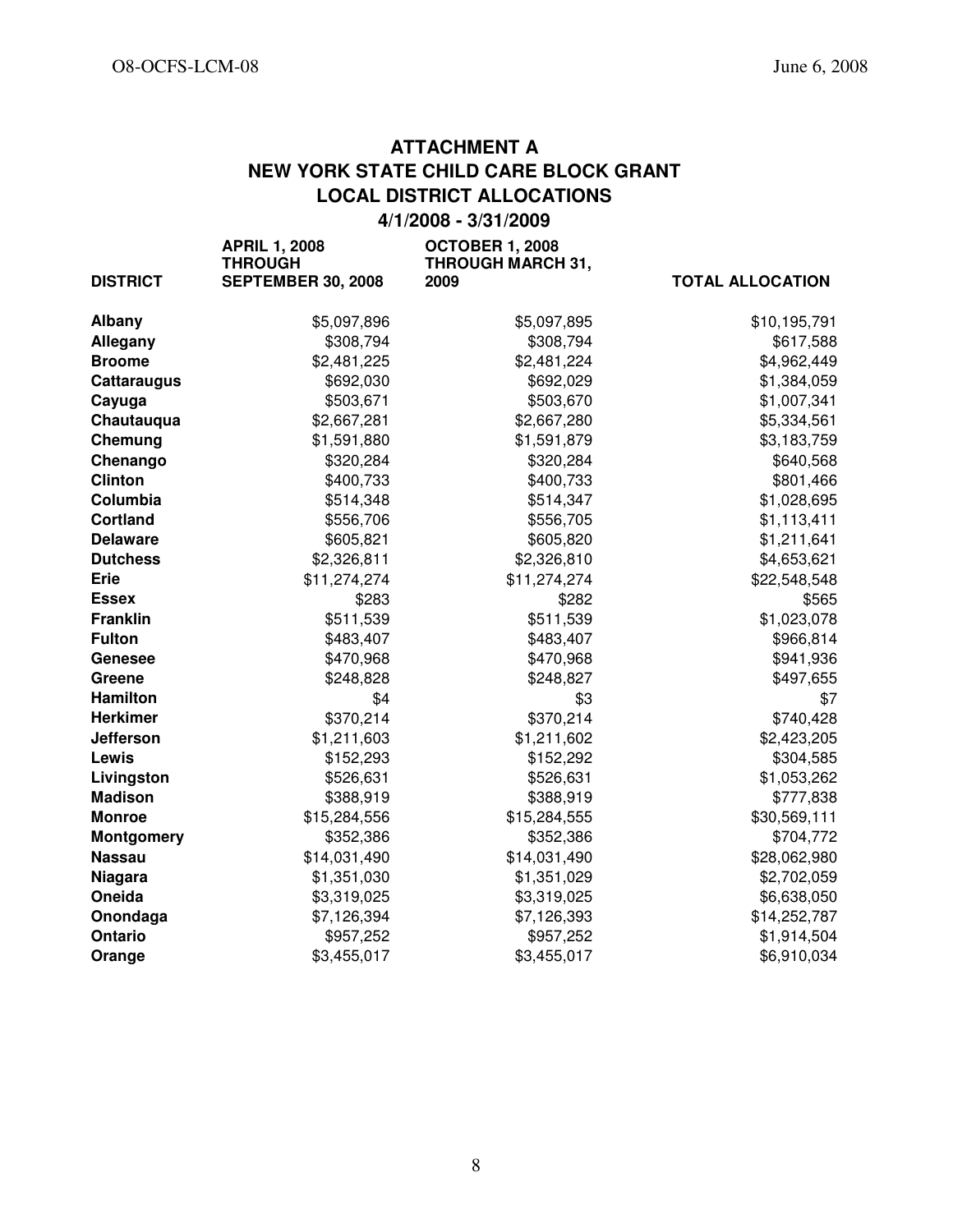# ATTACHMENT A NEW YORK STATE CHILD CARE BLOCK GRANT LOCAL DISTRICT ALLOCATIONS 4/1/2008 - 3/31/2009

| <b>DISTRICT</b>    | <b>APRIL 1, 2008</b><br><b>THROUGH</b><br><b>SEPTEMBER 30, 2008</b> | <b>OCTOBER 1, 2008</b><br><b>THROUGH MARCH 31,</b><br>2009 | <b>TOTAL ALLOCATION</b> |
|--------------------|---------------------------------------------------------------------|------------------------------------------------------------|-------------------------|
| <b>Orleans</b>     | \$581,566                                                           | \$581,566                                                  | \$1,163,132             |
| Oswego             | \$1,092,624                                                         | \$1,092,623                                                | \$2,185,247             |
| Otsego             | \$451,217                                                           | \$451,217                                                  | \$902,434               |
| Putnam             | \$437,643                                                           | \$437,643                                                  | \$875,286               |
| Rensselaer         | \$1,780,105                                                         | \$1,780,105                                                | \$3,560,210             |
| <b>Rockland</b>    | \$3,604,446                                                         | \$3,604,445                                                | \$7,208,891             |
| <b>St Lawrence</b> | \$966,749                                                           | \$966,748                                                  | \$1,933,497             |
| Saratoga           | \$1,163,679                                                         | \$1,163,678                                                | \$2,327,357             |
| Schenectady        | \$2,678,423                                                         | \$2,678,422                                                | \$5,356,845             |
| <b>Schoharie</b>   | \$230,113                                                           | \$230,112                                                  | \$460,225               |
| <b>Schuyler</b>    | \$307,648                                                           | \$307,648                                                  | \$615,296               |
| <b>Seneca</b>      | \$91,597                                                            | \$91,596                                                   | \$183,193               |
| <b>Steuben</b>     | \$1,198,863                                                         | \$1,198,862                                                | \$2,397,725             |
| <b>Suffolk</b>     | \$14,423,110                                                        | \$14,423,110                                               | \$28,846,220            |
| <b>Sullivan</b>    | \$1,030,928                                                         | \$1,030,928                                                | \$2,061,856             |
| <b>Tioga</b>       | \$629,337                                                           | \$629,337                                                  | \$1,258,674             |
| <b>Tompkins</b>    | \$868,893                                                           | \$868,892                                                  | \$1,737,785             |
| <b>Ulster</b>      | \$1,662,189                                                         | \$1,662,189                                                | \$3,324,378             |
| Warren             | \$843,732                                                           | \$843,732                                                  | \$1,687,464             |
| Washington         | \$534,683                                                           | \$534,683                                                  | \$1,069,366             |
| Wayne              | \$543,826                                                           | \$543,826                                                  | \$1,087,652             |
| Westchester        | \$9,295,759                                                         | \$9,295,759                                                | \$18,591,518            |
| Wyoming            | \$89,991                                                            | \$89,991                                                   | \$179,982               |
| Yates              | \$310,920                                                           | \$310,919                                                  | \$621,839               |
| <b>Upstate</b>     | \$124,401,634                                                       | \$124,401,606                                              | \$248,803,240           |
| <b>New York</b>    |                                                                     |                                                            |                         |
| <b>City</b>        | \$237,661,521                                                       | \$237,661,520                                              | \$475,323,041           |
| <b>State Total</b> | \$362,063,155                                                       | \$362,063,126                                              | \$724,126,281           |